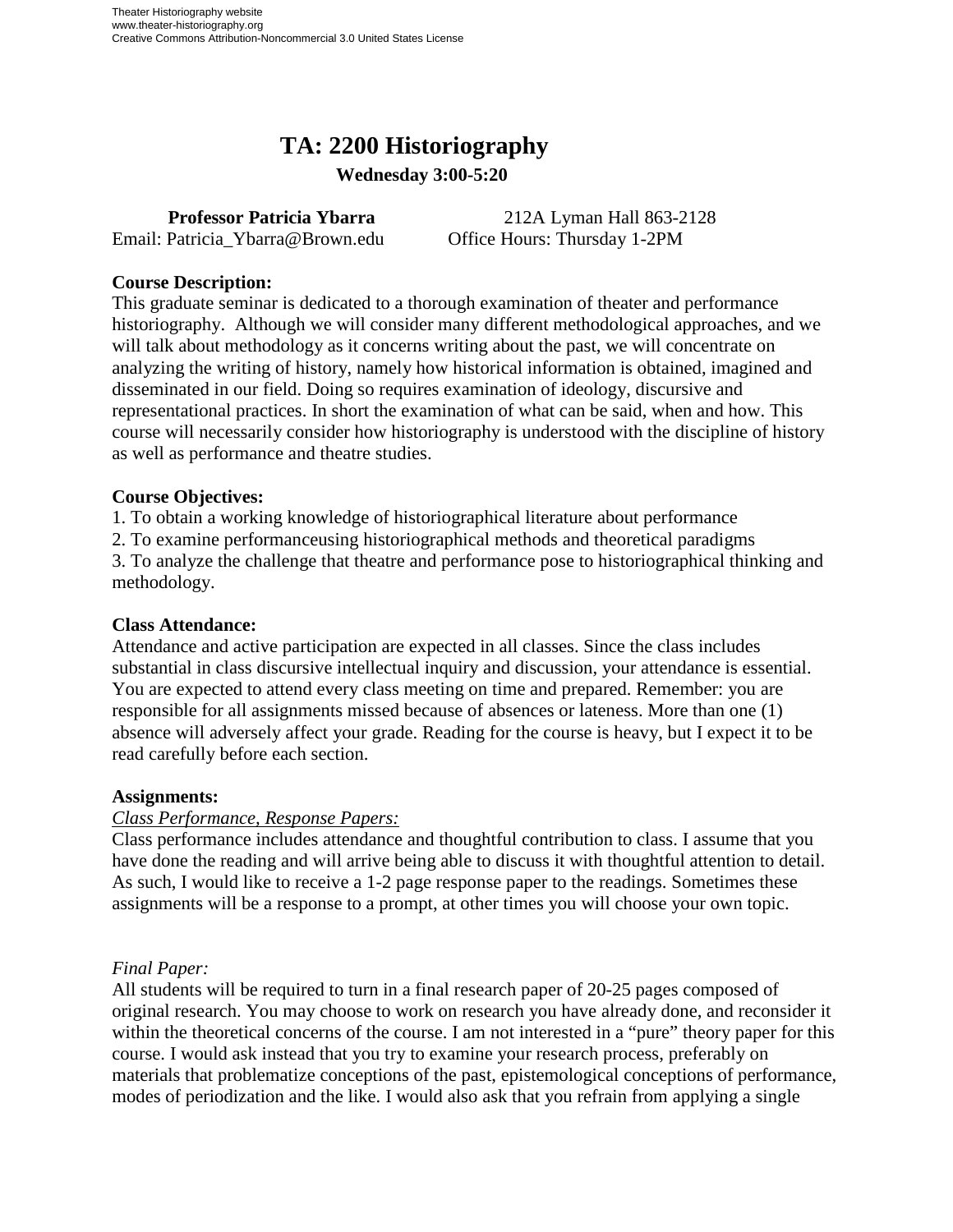theorist to a particular problem, but instead address the problem with a more global frame of mind. Please be mindful of deadlines.

#### **Grading:**

| <b>Class Performance</b> | 30% |
|--------------------------|-----|
| <b>Response Papers</b>   | 20% |
| Final Paper              | 50% |

## **Course Books:**

Daphne Brooks, BODIES IN DISSENT Thomas Postlewait and Bruce Mcconachie, INTERPRETING THE THEATRICAL PAST Jill Lane, BLACKFACE CUBA Shannon Jackson, PROFESSING PERFORMANCE Michal Kobialka, THIS IS MY BODY Jody Enders, DEATH BY DRAMA Alain Badiou, ETHICS GWF Hegel, THE PHILOSOPHY OF HISTORY Friedrich Nietzsche, ON THE ADVANTAGE AND DISADVANTAGE OF HISTORY FOR LIFE

Course Packet (ALLEGRA)

All Books are on reserve at the Rock A copy of the course packet is on reserve in the Becker Library.

## Course Schedule:

**Week 1: Wednesday January 23 Introduction to the course**

#### $\overline{\phantom{a}}$ **Week 2: Wednesday January 30 Introduction to the Philosophy of History**

GWF Hegel, *Introduction to Philosophy of History* (in GWF Hegel, The Philosophy of History) Nietzsche, *On the Advantages and Disadvantages of History for Life*

\_\_\_\_\_\_\_\_\_\_\_\_\_\_\_\_\_\_\_\_\_\_\_\_\_\_\_\_\_\_\_\_\_\_\_\_\_\_\_\_\_\_\_\_\_\_\_\_\_\_\_\_\_\_\_\_\_\_\_\_\_\_\_\_\_\_\_\_\_\_\_\_\_\_\_\_\_\_

Recommended: Nietzsche's Relation to Historical Methods and Nineteenth Century Historiography (ONLINE-History and Theory) Ranajit Guha, "The Prose of History, or the Invention of World History" (PACKET)

## **Week 3: Wednesday February 6**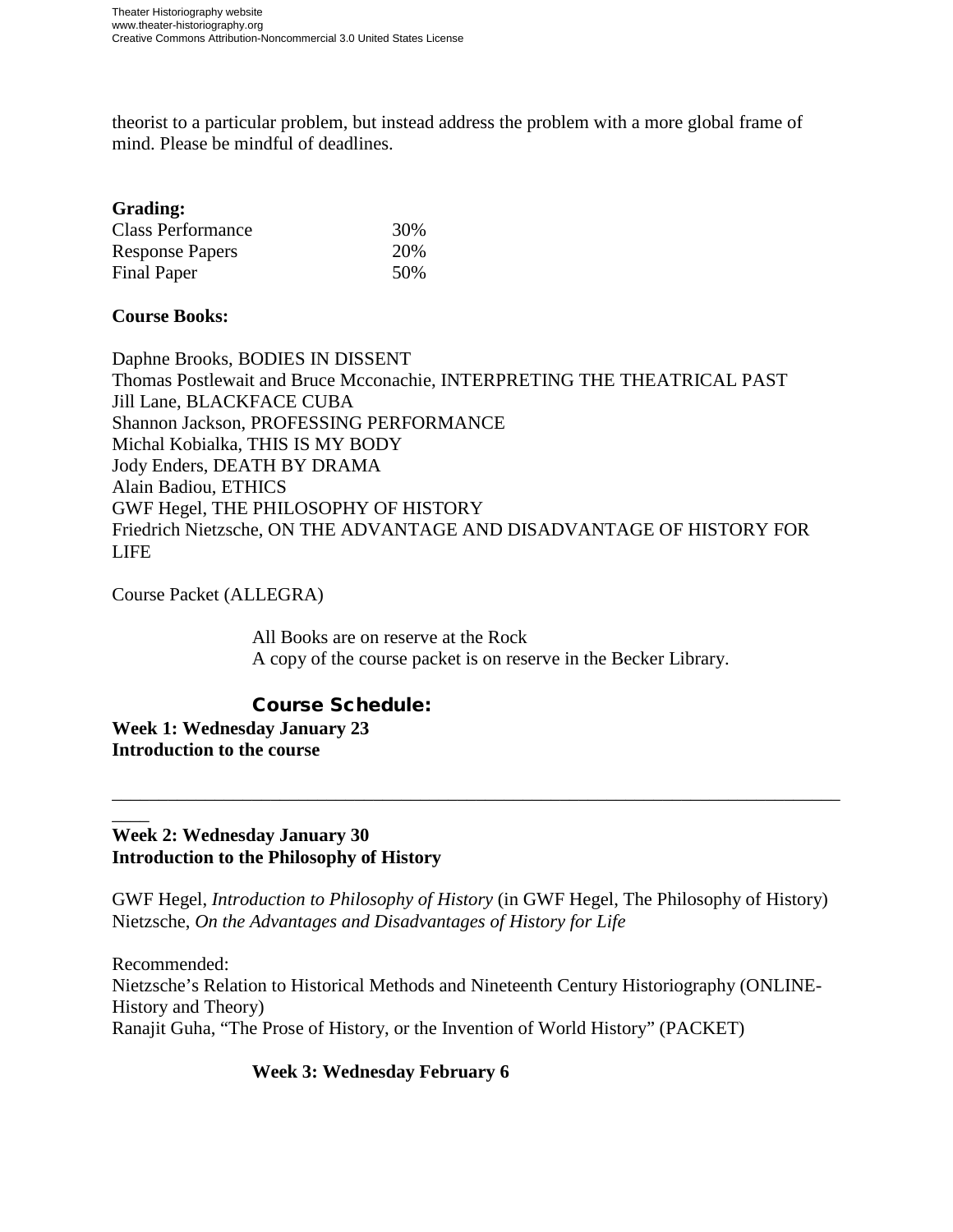## **Marxisms and Materialisms**

Marx,  $18<sup>th</sup>$  Brumaire of Louis Bonaparte, Chapter 1 (PACKET)  $*$ Marx, *The German Ideology*, Excerpt (PACKET) \* Braudel, *History and the Social Sciences: The Long Duree* ( PACKET) Walter Benjamin, *Theses on the Philosophy of History* (PACKET) \* E. P. Thompson, "Historical Logic" from the *Poverty of Theory* (PACKET) Bruce McConachie "Using the concept of Cultural Hegemony in Theatre History" (*In Interpreting the Theatrical Past*) Catherine Gallagher, "Marxism and the New Historicism" in *The New Historicism*(PACKET) H. Aram Veeser, Introduction, *The New Historicism* (PACKET) **\_\_\_\_\_\_\_\_\_\_\_\_\_\_\_\_\_\_\_\_\_\_\_\_\_\_\_\_\_\_\_\_\_\_\_\_\_\_\_\_\_\_\_\_\_\_\_\_\_\_\_\_\_\_\_\_\_\_\_\_\_\_\_\_\_\_\_\_\_\_\_\_\_\_\_\_\_\_**

#### **Week 4***:* **Thursday February 13 Microhistory, Textuality and Poststructural formulations**

Carlo Ginzburg, *The Cheese and the Worms*, xi-xxvi (PACKET) Hayden White, "Burden of History" and " The Fictions of Factual Representation" in *Tropics of Discourse* (PACKET)

De Certeau, *Writing of History*, 1-16 (PACKET)

**\_\_\_** 

Foucault, "Nietzsche, Genealogy, History", from *Language Counter-Memory Practice* (PACKET) Foucault, *Archeology of Knowledge*, 3-17, 106-131 (PACKET)

## **Week 5 Wednesday February 27 Theatre Historiography**

*Interpreting the Theatrical Past*  Tom Postlewait, "Historiography and the Theatrical Event, A Primer with 12 cruxes Theatre Journal 43.2 (1991) Online through Brown Library

## **Week 6: Wednesday February 20 Institutional and Disciplinary Formations**

Shannon Jackson, *Professing Performance* Theatre Survey issue on Theatre Historiography Fall 2004-online at Brown University Library

## **Week 7: Wednesday March 5**

**Post Colonial and Nationalist Historiographies**  Benedict Anderson, *Imagined Communities* 1-7, 37-46 (PACKET) Jose Rabasa, *Inventing America*, 3-22 (PACKET) Rose Bank, On Crossing Over from *Of Borders and Thresholds*, 30-69 (PACKET) Ranajit Guha, "On Some Aspects of the Historiography of Colonial India" from *Mapping*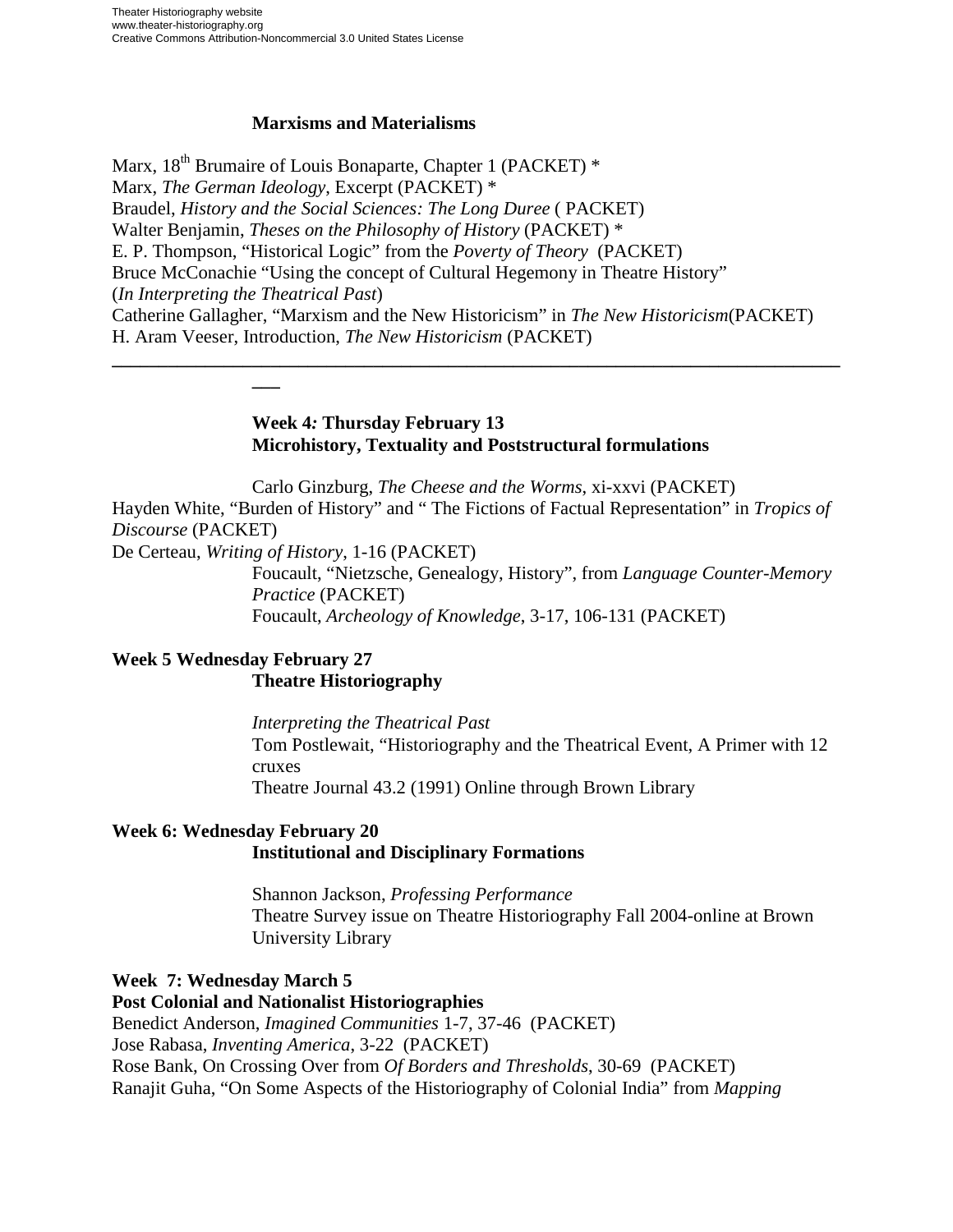#### *Subaltern Studies and the Postcolonial* (PACKET)

Rakesh Solomon, "When did Brahma Create Theatre: An Other questions from Theatre Historiography? From Writing and Re-Writing Theatre Histories (PACKET) Khalid Amine, Theatre in the Arab World, A Difficult Birth Online-Theatre Research International (31:2, 2006)

#### **\_\_ Week 8: Thursday March 12 Queer and Feminist historiographies**

Alan Sikes , "A Couple of Snips and a Couple of Tra La La's", from *Representations and Identity from Versailles to the Present*, (PACKET) Carolyn Dinshaw, *Getting Medieval*, Introduction (PACKET) David Roman, *Performance in America,* Chapter 4 (PACKET) Joan Scott, *Gender and the Politics of History*, 28-50 (PACKET) \* Catherine Mezur, *Beautiful Boys/Outlaw Bodies: Devising Female-likeness on the Kabuki Stage*, 1-49 Excerpt (PACKET)

**\_\_\_\_\_\_\_\_\_\_\_\_\_\_\_\_\_\_\_\_\_\_\_\_\_\_\_\_\_\_\_\_\_\_\_\_\_\_\_\_\_\_\_\_\_\_\_\_\_\_\_\_\_\_\_\_\_\_\_\_\_\_\_\_\_\_\_\_\_\_\_\_\_\_\_\_\_\_**

## **Week 9: Wednesday March 19**

Michal Kobialka, *This is My Body*

#### **Week 10: Spring Break**

# **Week 11: Wednesday April 2**

Jodi Enders, *Death by Drama* **\_\_\_\_\_\_\_\_\_\_\_\_\_\_\_\_\_\_\_\_\_\_\_\_\_\_\_\_\_\_\_\_\_\_\_\_\_\_\_\_\_\_\_\_\_\_\_\_\_\_\_\_\_\_\_\_\_\_\_\_\_\_\_\_\_\_\_\_\_\_\_\_\_\_\_\_\_\_**

## **\_\_\_\_Week 12: Wednesday April 9**

Jill Lane, *Blackface Cuba* Homi Bhabha, "Dissemination" in *Location of Culture* (PACKET)

#### **\_\_\_\_ Week 13: Wednessday April 16**

Daphne Brooks, *Bodies in Dissent* Saidya Hartman, *Scenes of Subjection*, Introduction (PACKET)

#### **\_\_\_\_ Week 14: Wednesday April 23 Revisiting the Event**

Badiou, *Ethics*

*Performance Research* issue on civility 2004: Janelle Reinelt, Theatre and Politics: Encountering Badiou," *Performance Research* special issue on Civility, Vol. 9, No. 4, 2004, 87-94. (PACKET) Adrian Kear 'Thinking out of Time: Theatre and the Ethic of Interruption' in Performance Research 'On Civility', Vol. 9 No. 4, London: Routledge, 2004, pp. 99-110. 9 (PACKET) Badiou, Theses, Vol. 9 No. 4, London: Routledge, 2004, pp. 99-110. (PACKET)

**\_\_\_\_\_\_\_\_\_\_\_\_\_\_\_\_\_\_\_\_\_\_\_\_\_\_\_\_\_\_\_\_\_\_\_\_\_\_\_\_\_\_\_\_\_\_\_\_\_\_\_\_\_\_\_\_\_\_\_\_\_\_\_\_\_\_\_\_\_\_\_\_\_\_\_\_\_\_**

**\_\_\_\_\_\_\_\_\_\_\_\_\_\_\_\_\_\_\_\_\_\_\_\_\_\_\_\_\_\_\_\_\_\_\_\_\_\_\_\_\_\_\_\_\_\_\_\_\_\_\_\_\_\_\_\_\_\_\_\_\_\_\_\_\_\_\_\_\_\_\_\_\_\_\_\_\_\_**